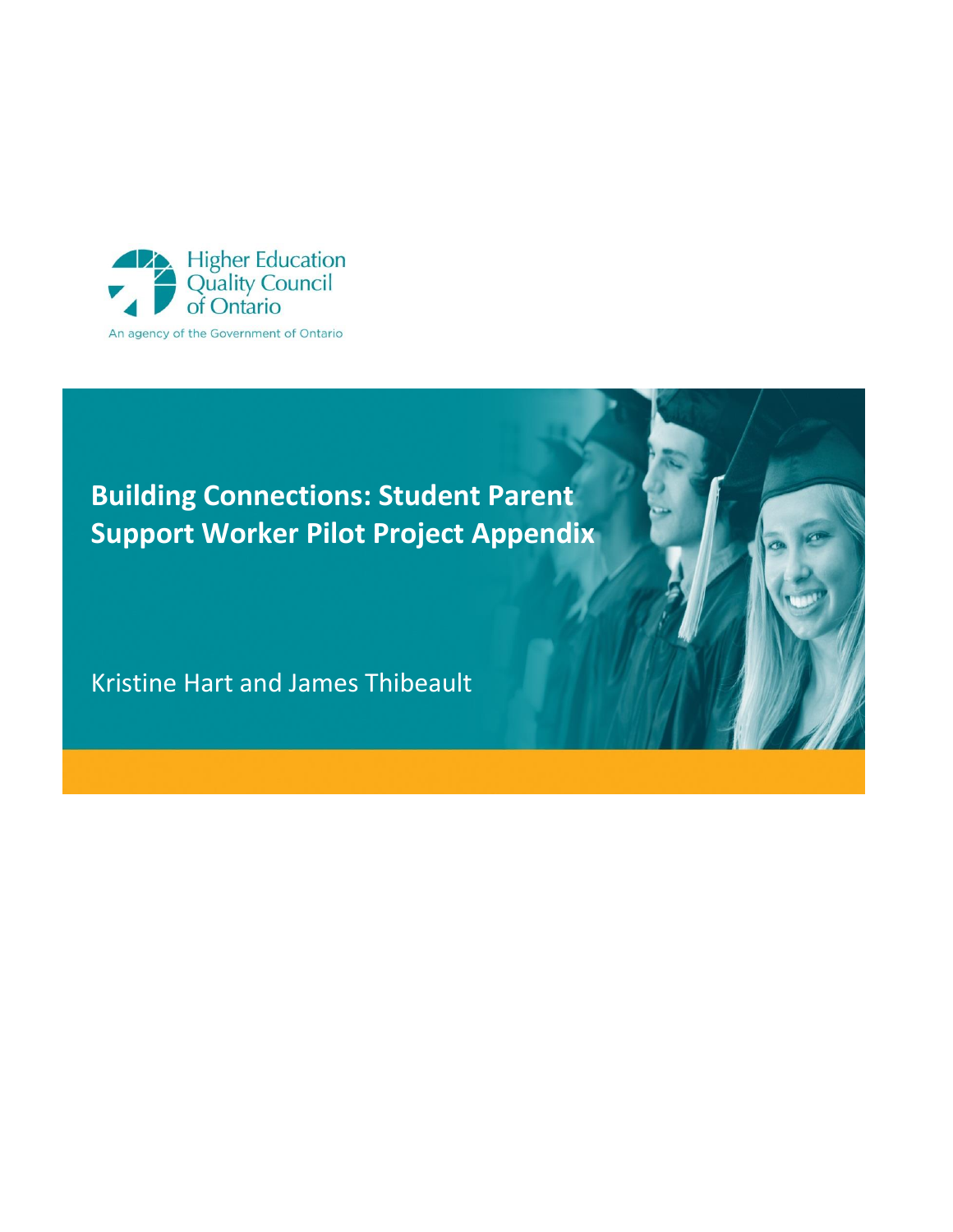### Published by

## **Higher Education Quality Council of Ontario**

1 Yonge Street, Suite 2402 Toronto, ON Canada, M5E 1E5

| Phone:     | (416) 212-3893 |
|------------|----------------|
| Fax:       | (416) 212-3899 |
| Web:       | www.hegco.ca   |
| $E$ -mail: | info@heqco.ca  |

### **Cite this publication in the following format:**

Hart, K., & Thibeault, J. (2019). *Building Connections: Student Parent Support Worker Pilot Project Appendix.* Toronto: Higher Education Quality Council of Ontario.



The opinions expressed in this research document are those of the authors and do not necessarily represent the views or official policies of the Higher Education Quality Council of Ontario or other agencies or organizations that may have provided support, financial or otherwise, for this project. © Queens Printer for Ontario, 2019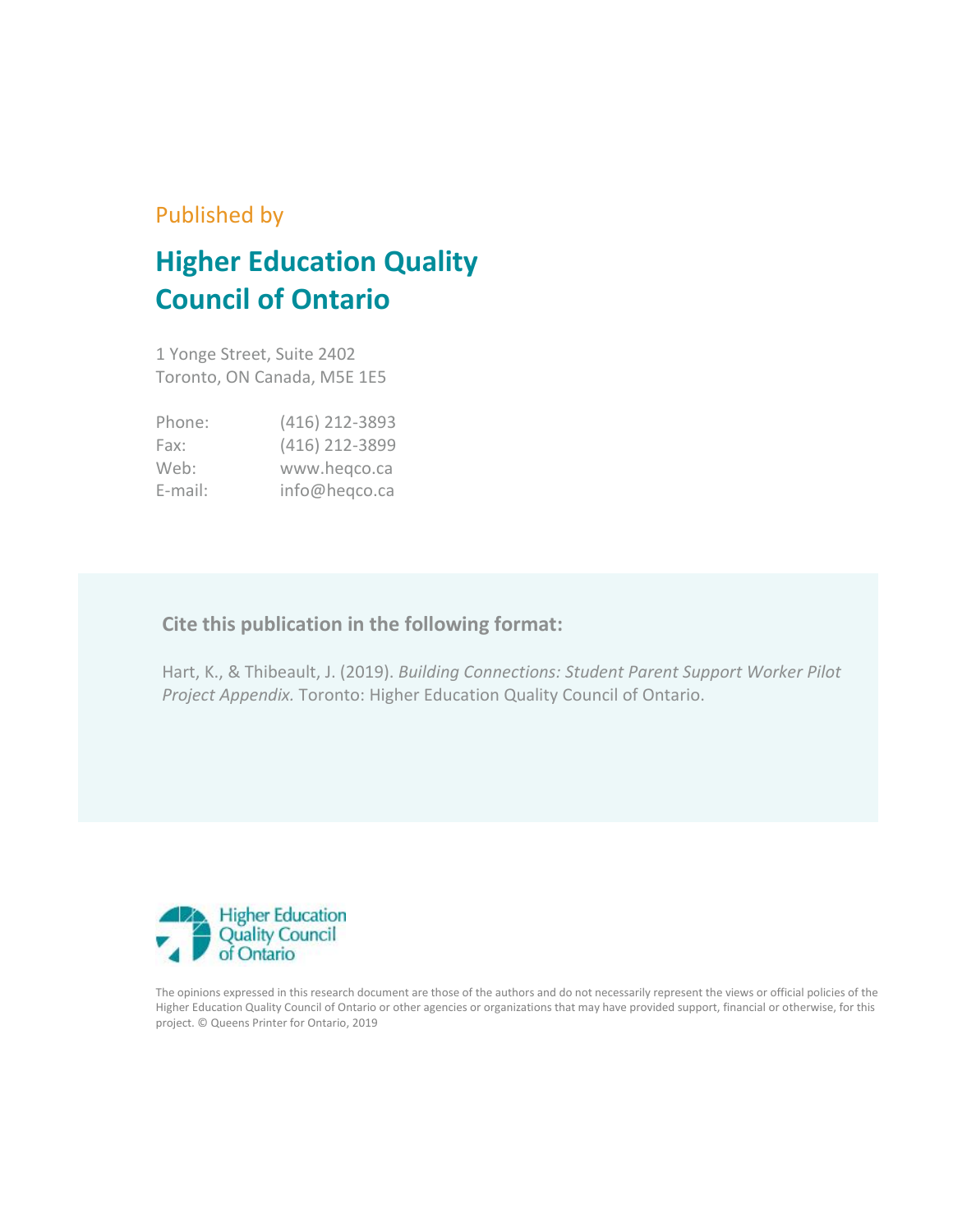### **Appendix 1: Student Parent Support Worker Logic Model**



Unforeseen life events

- The SPSW has the necessary skills to build effective relationships across different stakeholder groups
- The community partners are each providing the necessary services and supports to the student
- There is adequate staffing in place to meet client demand

Past experiences of students (history of trauma/experience with institutions or programming) — either negative or positive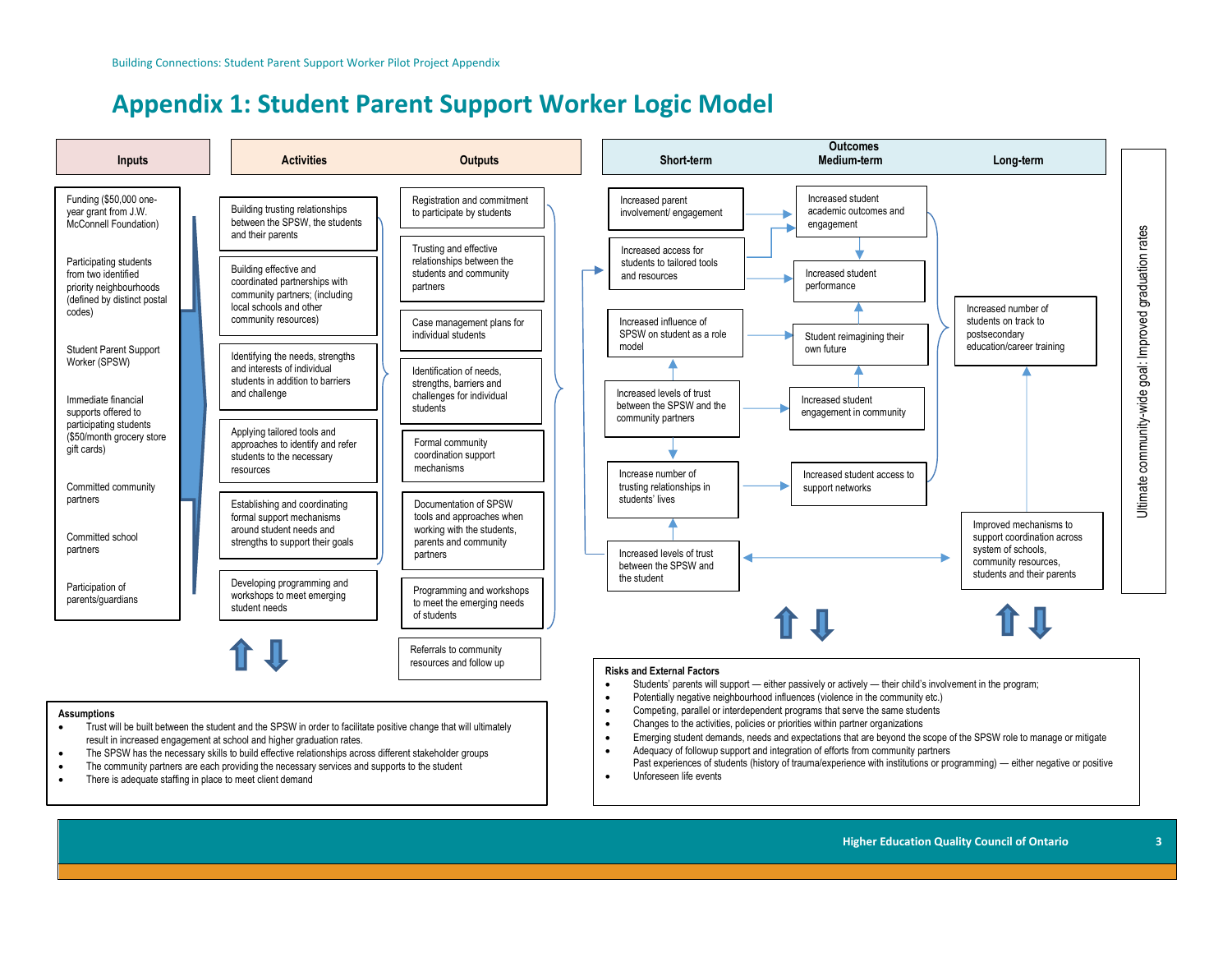

### **Appendix 2: Youth Goals**

## **Appendix 3: Reports of Duplication across Programs and Services in the Community**

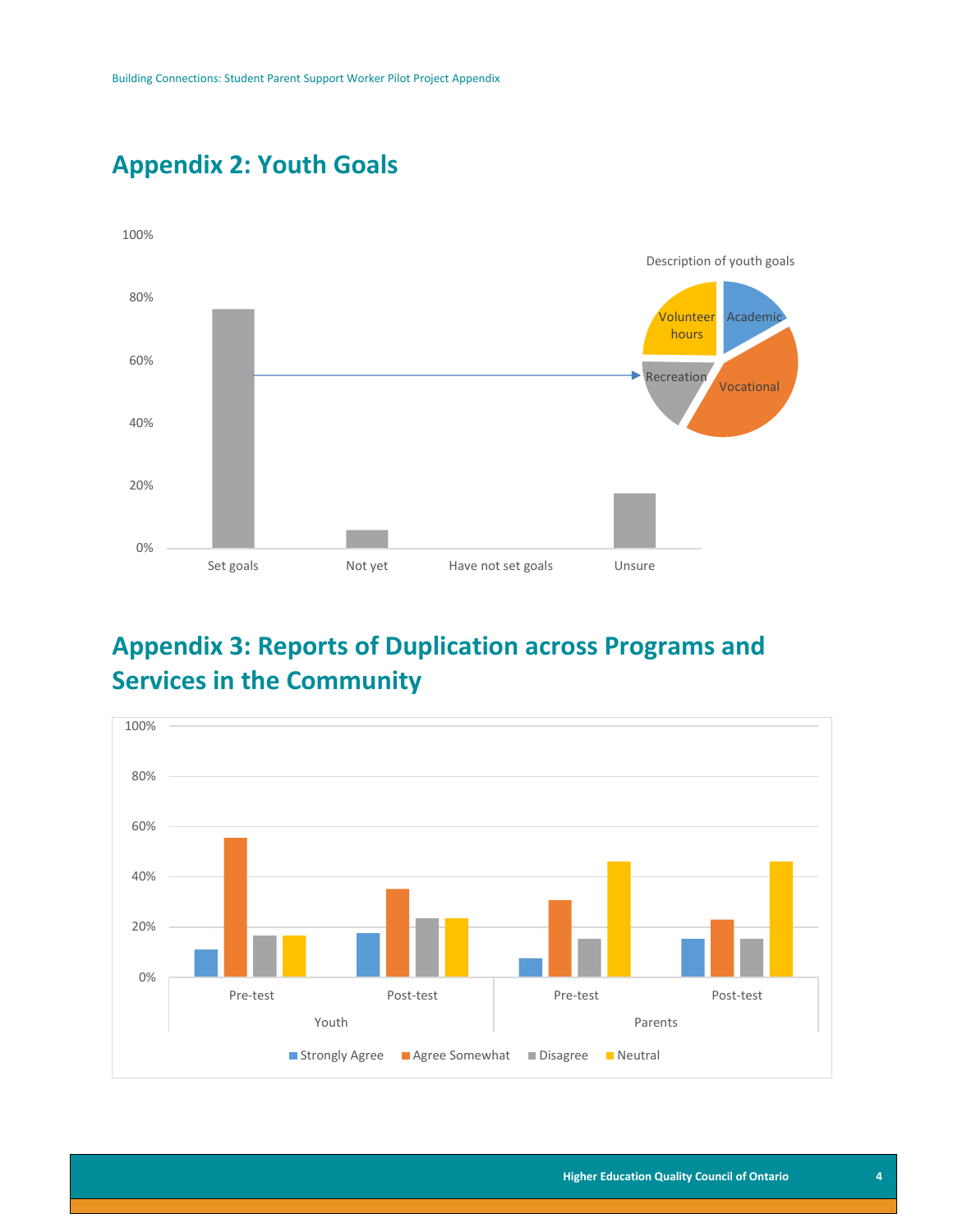### **Appendix 4: Wheel of Involvement Engagement Exercise**

In order for the Equity in Education collective impact initiative to move forward with the identification of priority areas, a Wheel of Involvement exercise was conducted at the October 2017 stakeholder meeting. The purpose of this exercise was to determine the interest and engagement of group members across various priority areas. Members were asked to indicate their level of engagement in the following three action areas:

- a) **Wraparound supports** (i.e., communication and coordination between stakeholders and services in each area of the city in order to comprehensively support youth)
- b) **A neighbourhood approach** (i.e., neighbourhood-specific strategies and action plans to leverage existing resources in order to comprehensively support youth, each of which varies according to assets and gaps in different neighbourhoods)

#### c) **Improving school experience**

Engagement was to be noted on the following spectrum:

- a) **Interested**: Informed of the progress of the initiative, but not be directly involved in the work (e.g., newsletters, event opportunities)
- b) **Supportive**: Provide some form of support and input (e.g., attending future community forums, answering surveys or providing input online).
- c) **Involved**: Frequently consulted and given opportunities to provide in-depth feedback.
- d) **Core**: Actively involved in the functioning and development of the idea.

Twenty-four members attended the Equity in Education stakeholders meeting, sixteen of whom were eligible to submit the Wheel of Involvement (these were organizations not involved at the backbone or steering committee level of the initiative). All eligible members submitted.

#### *Inspiring Action in Stakeholders*

The 100% response rate on the Wheel of Involvement exercise in and of itself was an indication of engagement across the Equity in Education stakeholders. In fact, one-third of participants indicated that they would like to be engaged in all three of the proposed action areas, which included wraparound services, a neighbourhood approach, and the school experience. Just under 30% indicated engagement in two of the three action areas. Forty-three percent of overall engagement was in the area of wraparound services, while one-third was in the area of neighbourhood approach and one-quarter of stakeholders indicated their engagement in the area of school experience (Table A1). In terms of their level of engagement, 43% indicated that they expected to be engaged in the action area(s) of their choice at the "involved" level, meaning that they wished to be "frequently consulted and given opportunities for feedback" (Tamarack Institute, 2017). Twenty-one percent each planned to be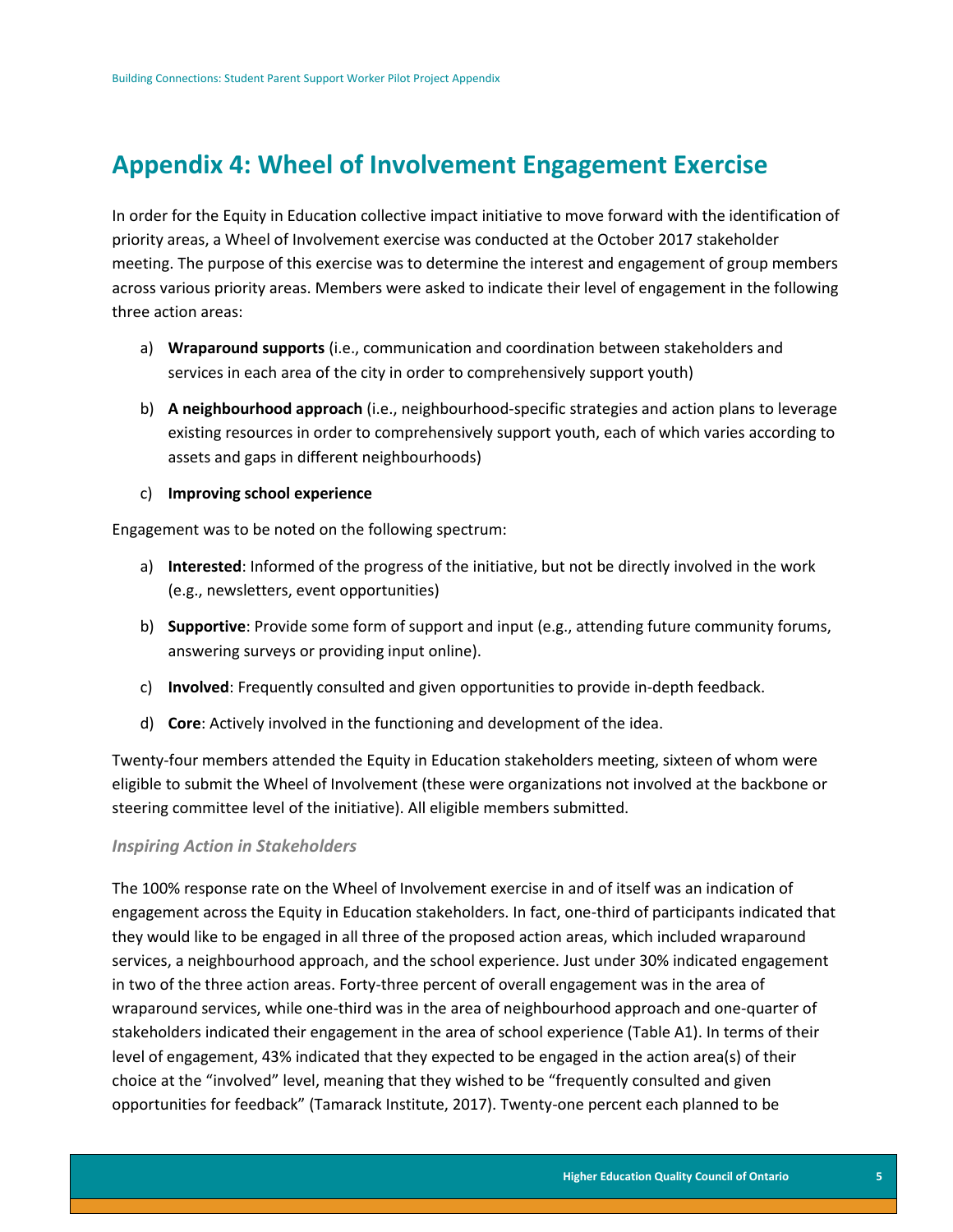engaged at the "supportive" level, that is, provide support and input regarding the action area, and the "interested" level, at which stakeholders expect to be kept informed of progress but not directly involved." (Tamarack Institute, 2017). Fourteen percent of stakeholders indicated that they would like to be engaged at the "core" level, which means that members are interested in being actively involved in, or potentially leading, the development of the action area

Participants further defined what they expected some of these engagement levels to look like in practice. At the "involved" level, stakeholders expected to provide space, support capital needs, coordinate supports, volunteer time and provide expertise when possible. At the "supportive" level, members expected to provide concrete supports to the action areas, such as needs assessments and links to relevant resources. At the "core" level members expected to lead or co-chair the group and support the activities of the group.

|                        | <b>Interested</b> | <b>Supportive</b> | <b>Involved</b> | Core |
|------------------------|-------------------|-------------------|-----------------|------|
| Wraparound support     |                   |                   | 6               |      |
| School experience      |                   |                   | 3               |      |
| Neighbourhood approach | 2                 | 2                 | 3               |      |
| <b>TOTALS</b>          | 6                 | 6                 | 12              | 4    |

#### **Table A1: Number of members engaged at each level of engagement across action areas**

#### **Figure A1: Proportion of Members at Each Level of Engagement**

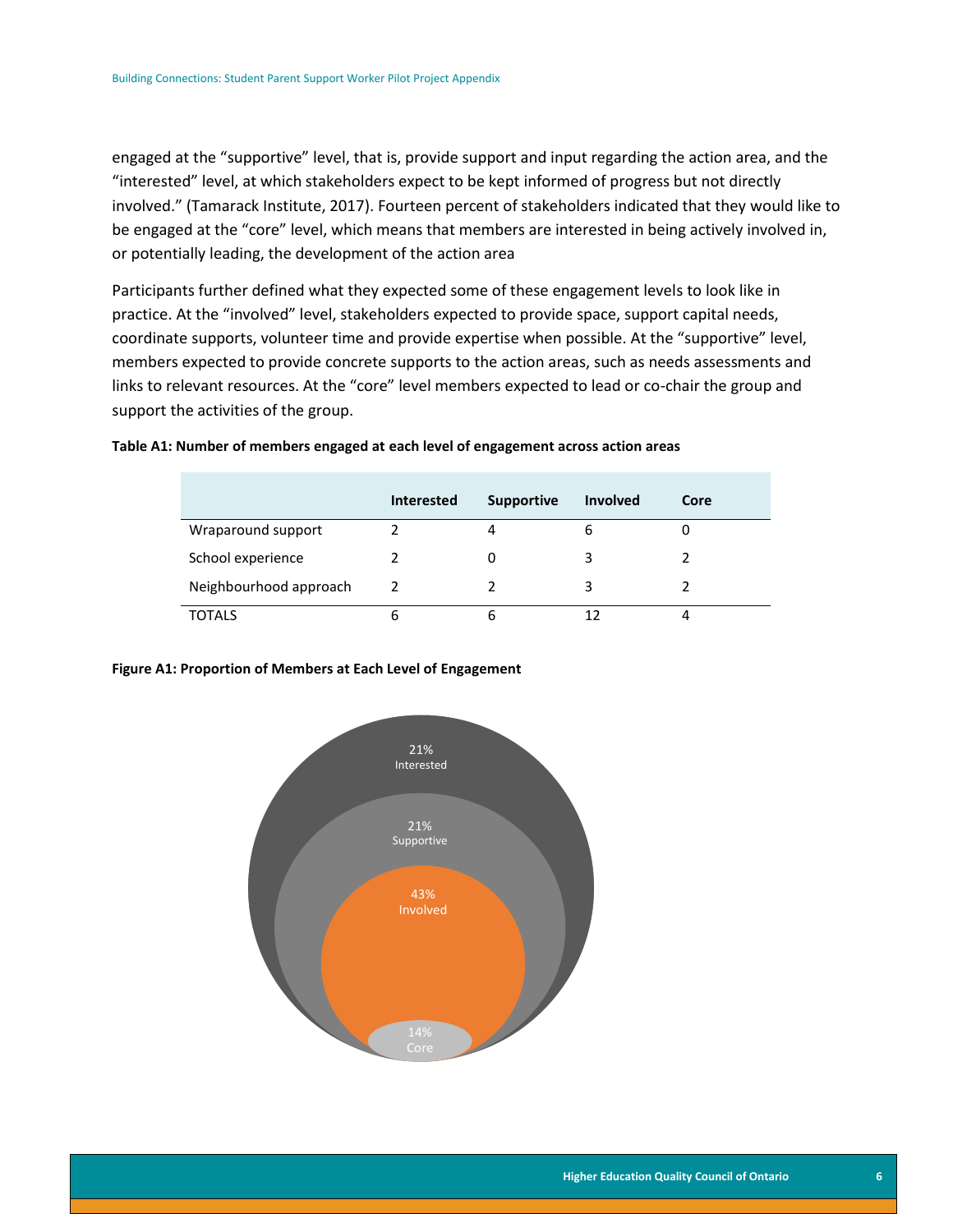### **Appendix 6: Credit Accumulation**

At the inception of the program, the pilot project targeted students that were transitioning from Grade 8 to Grade 9. As such, the baseline data requested from the school boards was Grade 9 credit accumulation rates for the cohort of students that preceded those participating in the pilot. All four school boards provided credit accumulation totals for Grade 9 students in the catchment area in the year the SPSW project was being implemented (2016–17 school year). Compiled data for all four school boards for all Grade 9 students in 2016–17 cohort can be found below in Table A2.

#### **Table A2: Credit Accumulation Rate for Comparison Cohort**

| Grade 9                                | $N = 29$   |
|----------------------------------------|------------|
| 7+ credits                             | 20 (69%)*  |
| 6 or fewer (failed at least 2 courses) | $9(31\%)*$ |

\*At the time of writing (February 2018), one school board had only provided one semester of data and another school board had only reported on students that had obtained seven or more credits. Thus, data was compiled to reflect the data available (passed at least seven credits, or passed six or fewer, out of a total of eight). The numbers in the table may be conservative as there may be additional students that may have failed two or more classes (i.e., if a student had only failed one class as of first semester of Grade 9, they were included in the 7+ credit category and were considered to have passed all classes second semester.)

Report cards were obtained for all students in the Equity in Education SPSW pilot. First semester credit accumulation rates can be found in Table A3 below. Several of the students in the pilot were taking a careers course and as a result accumulated more than the full-time caseload of four credits.

#### **Table A3: Participant First Semester Credit Accumulation by Grade**

| Grade 8                 | $N=3$    |
|-------------------------|----------|
| Accumulated all credits | 3 (100%) |
|                         |          |
| Grade 9                 | $N=12$   |
| 4+ credits              | 10 (83%) |
| 3 or fewer              | 2(17%)   |
| 2 or fewer              | 0(0%)    |
|                         |          |
| Grade 10                | $N=6$    |
| 4+ credits              | 4 (67%)  |
| 3 or fewer              | 1 (17%)  |
| 2 or fewer              | 1 (17%)  |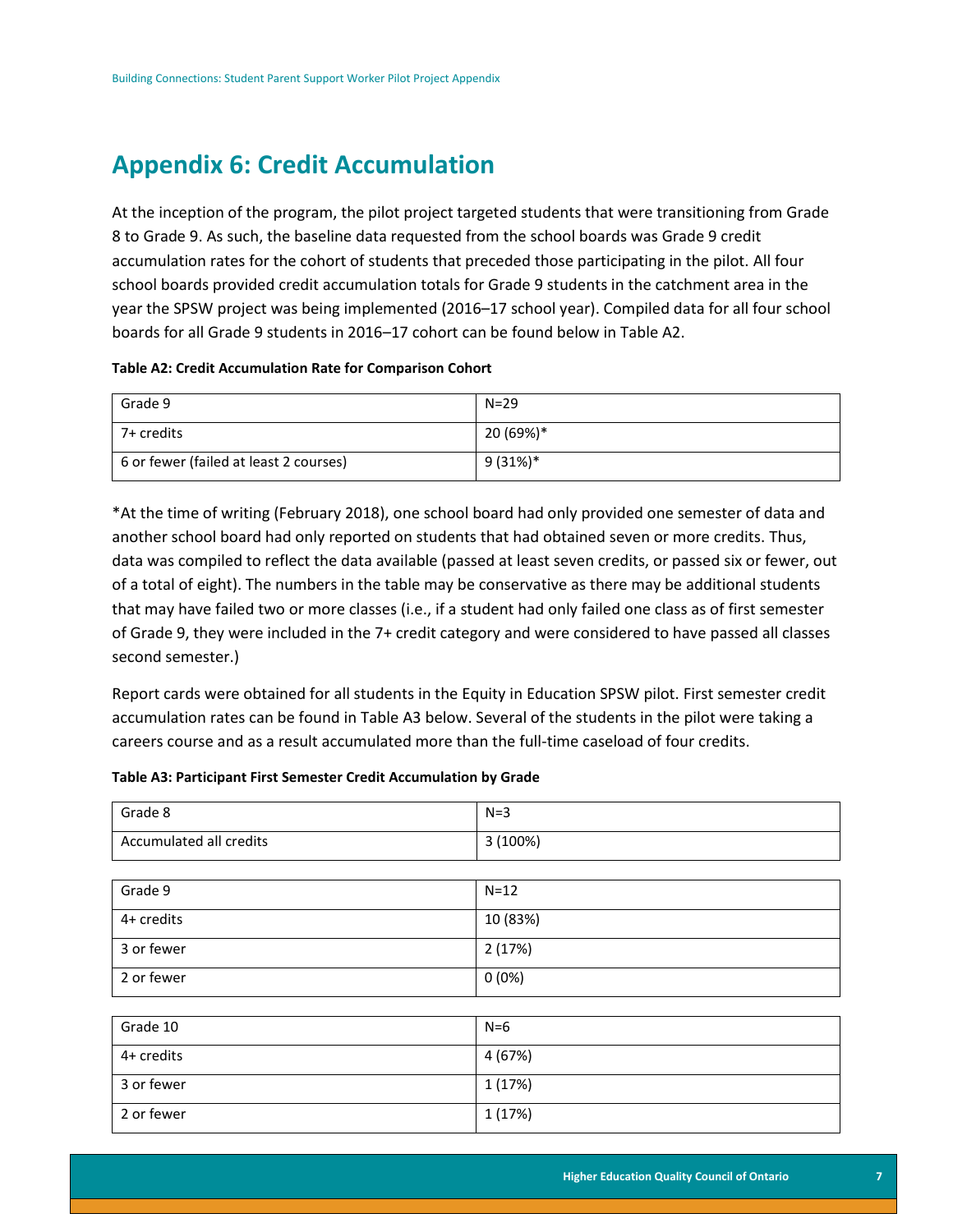There were inconsistencies in the format of data obtained from the school boards and the sample size of the youth in the project is too small to definitively represent all youth in the catchment area. This will prevent this paper from making any definitive conclusions regarding the impact of the project. These issues will be addressed in future studies. However, several observations can still be made that do indicate that youth in the project did experience improved academic outcomes.

Eighty one percent of students that benefited from two semesters of SPSW support passed all of their classes in first semester of Grade 9. Only two students failed one class and no students failed more than one class. In the comparison cohort, only 69% of students passed all of their classes and 31% failed more than two classes over the course of an entire year. (Note: The school board credit accumulation baseline data actually showed that of this 31%, several students had failed at least three classes and one student had actually dropped out of school.)

Initial analysis of this credit accumulation appears to show that students with SPSW support have better academic achievement rates than other neighbourhood youth without access to these supports. However, it should be noted that more analysis is needed to determine the impact of the project on participants (i.e., the historical achievement rates of participants in the project should be further explored to ensure that a participation bias is not present).

#### **Note on outlier in academic achievement data:**

Only one out of the 21 students in all grades of the pilot program failed more than one course in first semester. It should be noted that this student had only registered for the program in September 2017. This student was identified by the school as well as his parent as needing the supports of the program and was registered due to available capacity of the SPSW. An anecdotal success to note was that this student and parent did request the support of the SPSW in a meeting with school administration after the first semester report cards were issued. The student, SPSW, administration at the school and the parent came up with a plan to help this student get back on track and access the resources necessary to increase their chances of academic success. Although this student's academic outcomes were not improved over the course of the semester of working with the SPSW, it is hopeful that the SPSW did provide support to the youth and their family that will increase the chances that this youth remains engaged in school.

#### *Academic versus Applied Course Selection*

Prior to the SPSW meetings/workshops three of the Grade 8 students transitioning to Grade 9 were planning on registering for Academic courses, six were planning on registering for Applied courses and one was to be enrolled in Locally Developed courses.

As a result of workshops/meetings, three students out of 11 accessed the SPSW's support in either switching completely from Applied to Academic courses or beginning the transition by switching one or more courses. This was obtained through self-reporting and also tracked by referencing the student's individual progress and report cards. This left six students in Academic courses, three in Applied and one in Locally Developed courses.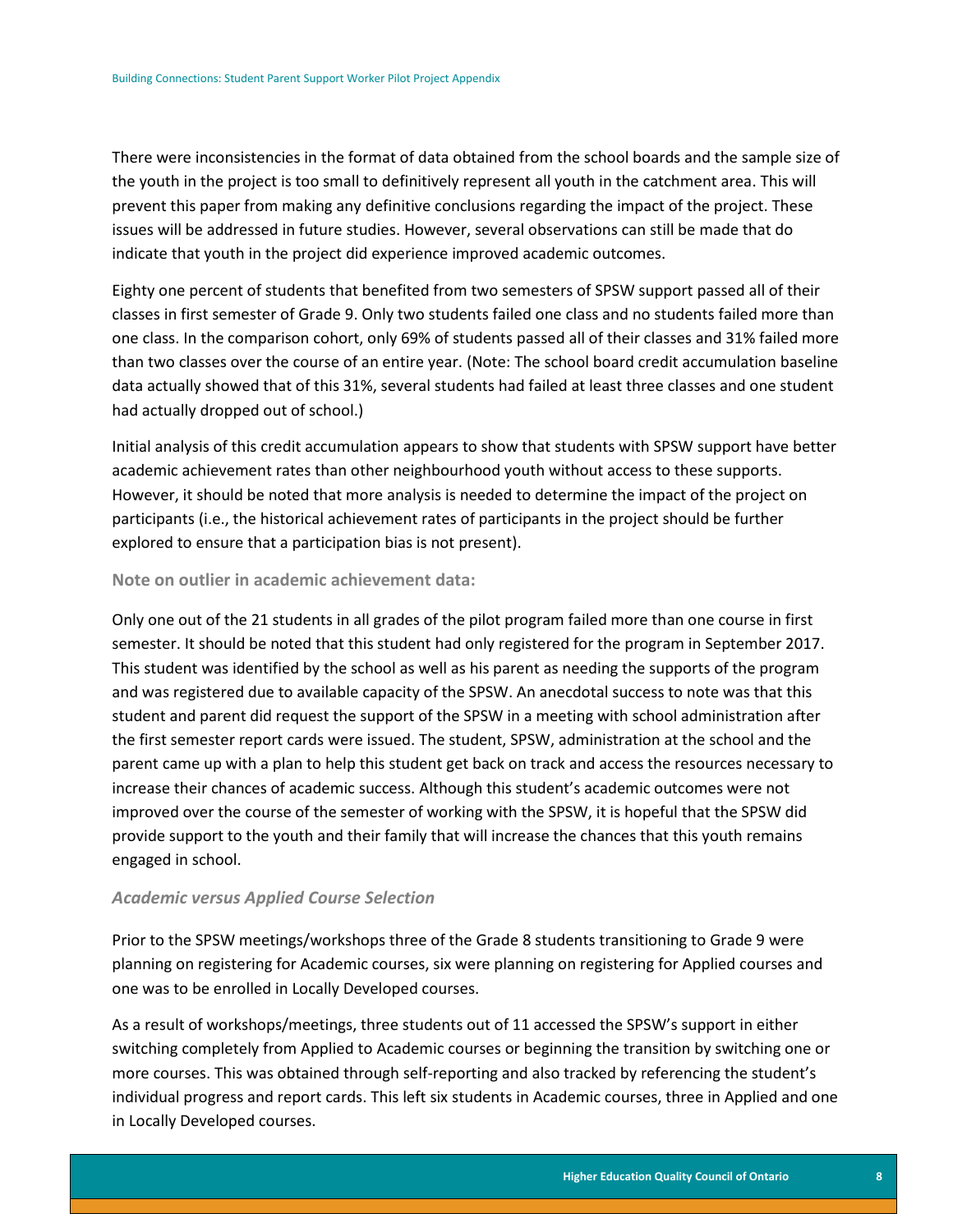These numbers and their percentages can be found in Table A4 below.

|  | <b>Table A4: Participating Student Course Level Selection</b> |  |  |  |
|--|---------------------------------------------------------------|--|--|--|
|--|---------------------------------------------------------------|--|--|--|

| <b>Course Type</b> | # of students in each course level before  <br><b>SPSW meetings</b> | # of students in each course level<br>following SPSW meetings/support |
|--------------------|---------------------------------------------------------------------|-----------------------------------------------------------------------|
| Academic           | 4 (36%)                                                             | 7 (63%)                                                               |
| Applied            | 6 (54%)                                                             | 3(27%)                                                                |
| Locally Developed  | 1 (9%)                                                              | 1 (9%)                                                                |

Having a knowledgeable and supportive adult that was able to communicate the importance of course selection decisions made in Grade 8, that was able to advocate on behalf of students and their families and connect them to relevant resources and supports appears to have had a measurable impact on the future career and postsecondary options of these students. It is important to note that students in the program had high achievement levels in terms of their first semester credit accumulation. Therefore, there did not seem to be a negative impact of students switching from Applied to Academic courses. Supporting youth in switching their intended course levels was an unexpected outcome of the SPSW pilot and an issue that will be examined in greater detail moving forward.

### **Appendix 7: Stakeholder Engagement**

| # of meetings attended | # of stakeholders |
|------------------------|-------------------|
| 6                      | 11 (31%)          |
| $5+$                   | 15 (43%)          |
| $4+$                   | 18 (51%)          |
| $3+$                   | 23 (66%)          |
| $2+$                   | 27 (77%)          |
| Only 1 meeting         | 8 (23%)           |

**Table A5: Frequency of Stakeholder Attendance at Meetings**

Sixty-six percent (23) or close to 2/3 of stakeholders have attended at least half of the meetings and 31% of stakeholders have attended all of the meetings. Of the 11 stakeholders that have attended all of the meetings, eight are either directly involved in the governance of the collective impact initiative or are host agencies for pilots coordinated through the Equity in Education initiative. However, of the 23 that have attended at least half of the meetings, only 11 are directly involved in the governance of the initiative or are playing a meaningful role in the delivery of the pilot projects. This demonstrates that stakeholders continue to attend meetings even if they are not directly benefiting from pilot projects or involved in the governance of the initiative.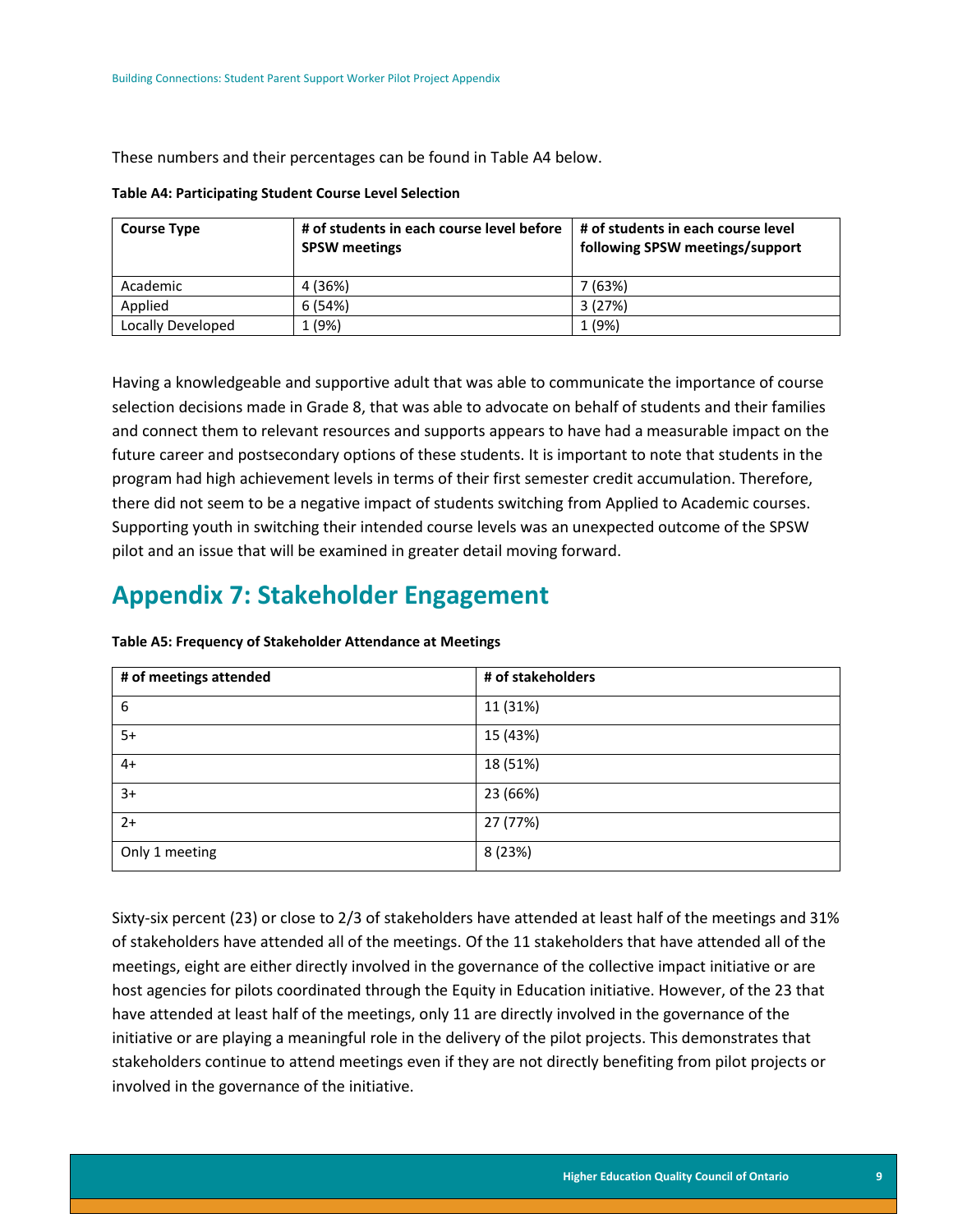22% (eight stakeholders) have only attended one meeting. However, for four of those stakeholders the sixth meeting was the only one they attended. This is due to the fact that they had only recently been introduced to the initiative. When those four are removed as outliers only 13% of stakeholders have come to one meeting and not returned. Meaning 87% of stakeholders have returned to a subsequent meeting after attending one meeting.

#### *Stakeholder Engagement*

Stakeholders reported that when they originally joined the Equity in Education meetings, their reasons were primarily to learn (29%), work collaboratively with partners (24%), network (12%) and offer support (12%). Members also noted that the work being done seemed to align with their agency's mandates (12%) and had the potential to benefit their clients (12%). These reasons were not very different from the reasons stakeholders continued to be engaged in the Equity in Education stakeholder group, which continue to include learning opportunities (35%), resource sharing (6%), offering support (6%), and working collaboratively (6%). Stakeholders also noted that there is good work being done (12%) and that this work is addressing real community concerns (6%). It should be noted that since this initiative is being led by the Pathways to Education program, many stakeholders initially assumed that the goal of the project was to replicate the Pathways to Education program in other communities across the city. The Equity in Education initiative had to be very clear and consistent in their messaging that this was not the intended end result. Clarifying the goals of the initiative did not seem to negatively impact stakeholder engagement.

There were a couple of stakeholders who had modified how they delivered services as a result of attending Equity in Education meetings. Members reported that what they learned at these meetings, including the successes, challenges and best practices of partners, helped them to guide the work of their own programs. Twenty-nine percent of stakeholders reported an increase in confidence after attending Equity in Education meetings, reporting that they were better able to serve their clients due to an improved understanding of the available resources in their communities. In addition, partners were inspired to see the positive effects of working collaboratively. Fifty percent of partners also reported that participation in the collective impact initiative had led to partnerships between themselves and other members outside of the stakeholder meeting setting. Forty-three percent of members rated their knowledge of existing programs and services as moderate, while 29% reported that they were somewhat knowledgeable and 14% each claimed to be extraordinarily or only slightly knowledgeable. This assessment can be used as a baseline for future evaluations, with the expectation that, over time, awareness will continue to increase as collaborative work becomes more in-depth. It also points to the possibility that those that are currently attending are organizations with a history of, and belief in, collective approaches to serving their communities.

When asked about their willingness to contribute to the collective, stakeholders offered training, connections with clients, their own expertise, program resources and supports, and evaluation to moving forward with the overall goal of increasing graduation rates. Several partners specifically noted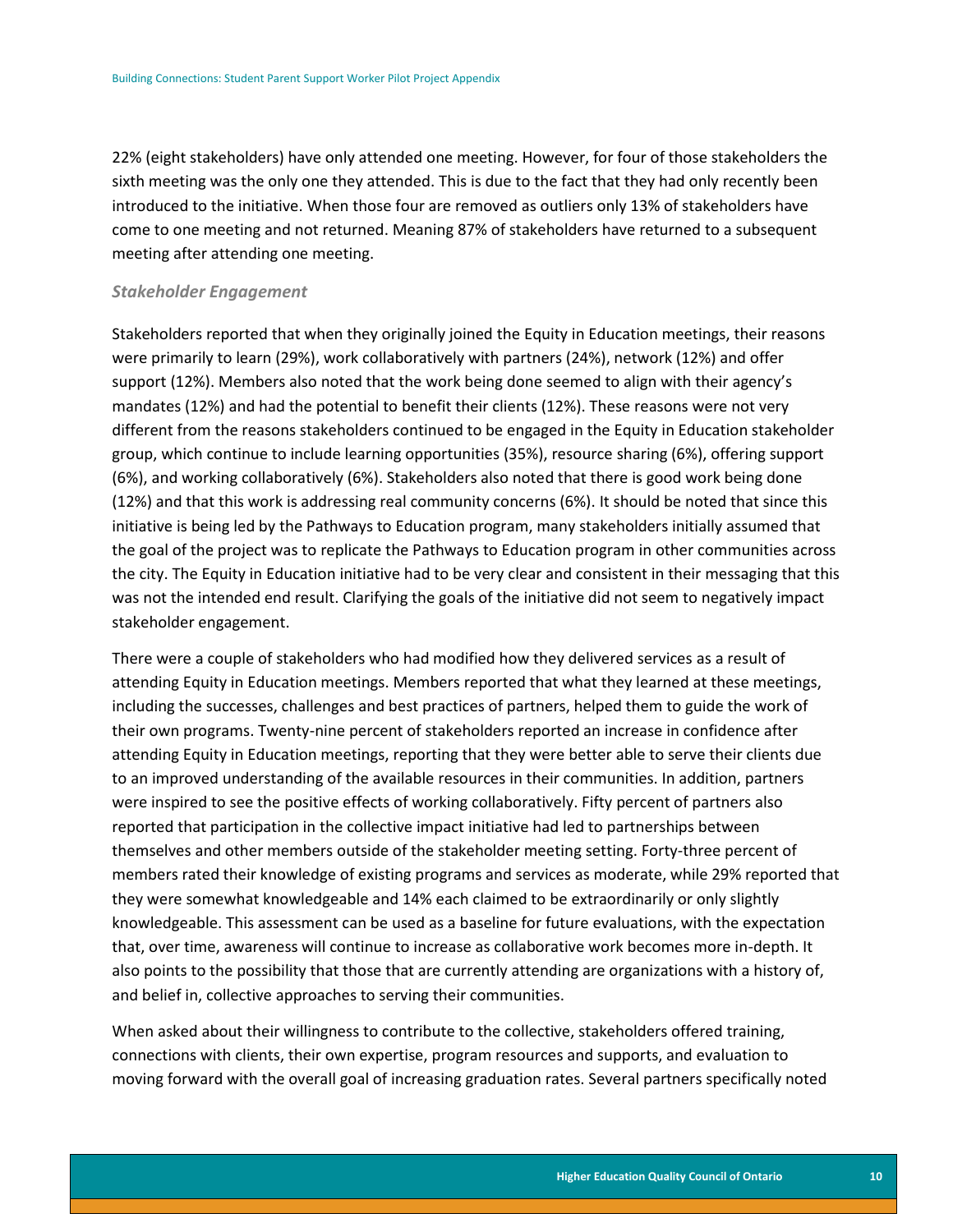an openness to coordinate with partners or change how they were currently running their programs to align with the common agenda of the Equity in Education collective impact initiative.

Most respondents agreed that shared learning contributes to collaboratively reaching goals. The importance of a common language in ensuring effective communication was noted as well as the importance of sharing knowledge and expertise and opening a dialogue around best practice in the field. Learning in the form of shared training opportunities was also mentioned. An evaluation of the shared learnings throughout the process of implementing the collective impact initiative itself would be meaningful to stakeholders and funders.

Eighty percent of partners were open to having regular opportunities to share learnings, while 20% remained unsure. This was, in part, due to barriers such as staff capacity to attend regular meetings. Stakeholders noted the value of gaining alternate perspectives and learning from one another's successes as well as challenges. There was a suggestion to provide those staff members in similar roles with opportunities to share knowledge and learnings with one another. Further, the importance of compiling and synthesizing learnings and best practices into a useful format was noted, as well as the notion that this format may facilitate the regular participation of partners with low capacity.